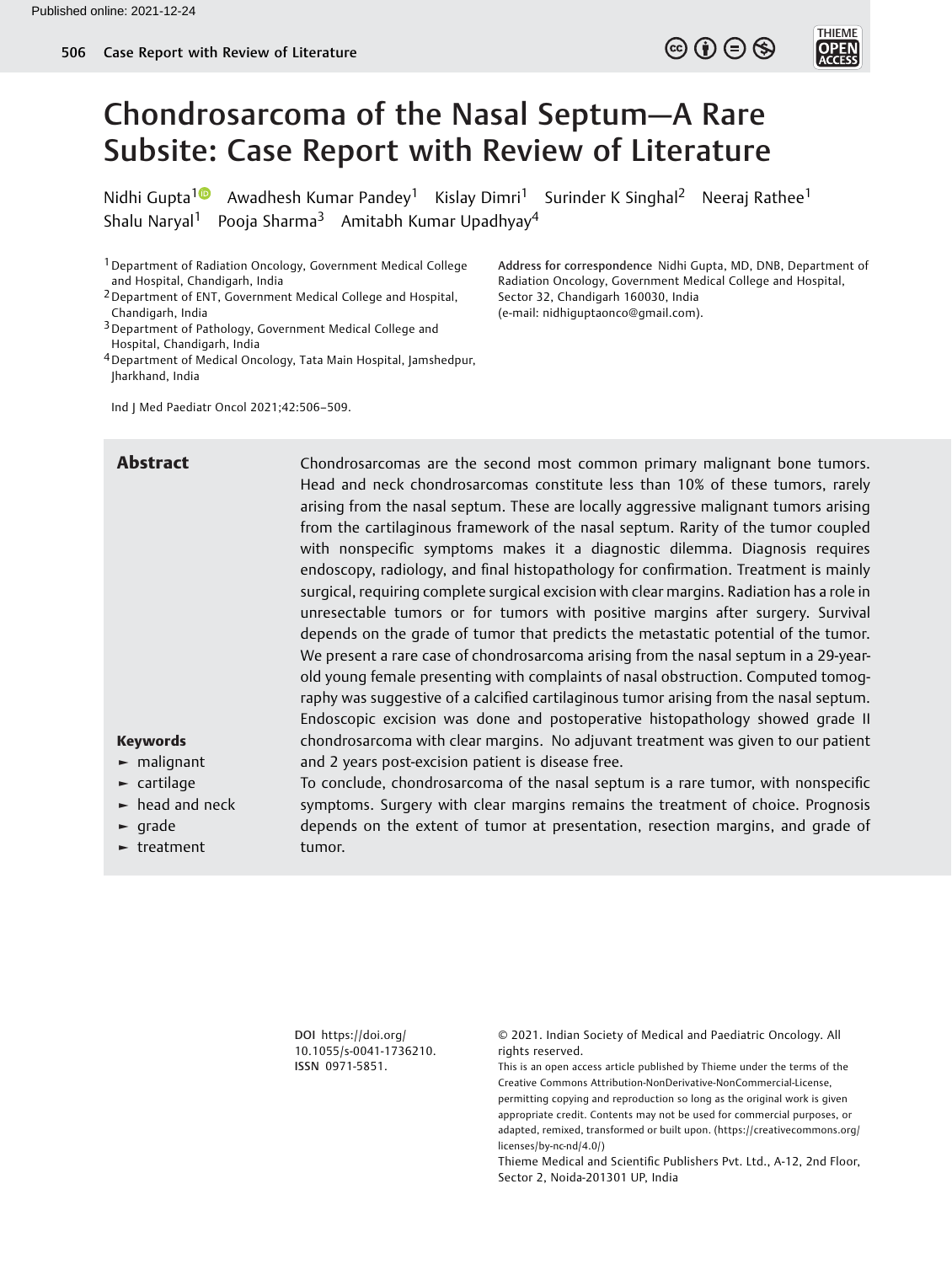# Introduction

Chondrosarcomas are characterized as slow-growing malignant tumors that arise from cartilaginous structures. Very few of these (5–10%) are found in the head and neck, commonly in the maxilla and mandible.<sup>1</sup> Within head and neck chondrosarcomas, tumor arising from the nasal septum is rare and usually reported as extensive tumors of sinonasal structures, extending to sinuses, nasopharynx, hard palate, orbit or base of skull with difficulty in identifying the origin of tumor. Tumors with localized and isolated involvement of nasal septum are rare. $2-4$  These tumors most commonly present in the middle age. $5$  Etiopathogenesis remains unknown. Diagnosis remains difficult as patients present with nonspecific symptoms. Treatment of choice is surgical resection. Radiation treatment is limited for selected cases.<sup>1,3</sup> We present a rare case of localized chondrosarcoma arising from nasal septum. The clinical symptoms, radiological findings, pathological findings, treatment and review of literature are also discussed.

## Case Report

A 29-year-old female presented with complaints of left-side nasal obstruction for the last 3 years, not relieved with medication. It was associated with postnasal discharge and occasional pain in nasal cavity (left). It was also associated with snoring while sleeping.

On examination, external framework of the nose was normal, a single diffuse swelling was present  $2 \times 2$  cm over left side dorsum of nose over the middle one-third, and overlying skin was normal. Right nasal septum was deviated, multilobar soft tissue mass was present over the left side of nasal cavity, obscuring whole of nasal cavity, soft tissue mass was also present over the right-side floor, not completely obscuring nasal cavity.

Computed tomography scan of paranasal sinuses (►Fig. 1) showed large expansile mass arising from the nasal septum





Fig. 2 Postoperative histopathology.

filling the entire left and most of the right nasal cavity, measuring  $5.5 \times 4.6 \times 3.8$  cm and showing multiple calcified areas within the mass suggestive of cartilaginous tumor.

Patient underwent nasal endoscopy that showed lobulated pinkish mass present in left nasal cavity in anterior part, firm, gritty, did not bleed on touch. Mass was also present on the right side arising from the septum. Mass was well circumscribed and pressing on the lateral wall. However, planes with the lateral wall were well defined.

In view of the above, the patient underwent endoscopic excision of the tumor mass. Taking adequate margins around the origin of tumor (septal cartilage), the whole tumor was removed in toto along with the septal cartilage.

Postop histopathology report was suggestive of grade II chondrosarcoma ( $\blacktriangleright$ Fig. 2) with all resection margins free of tumor; the closest margin was 0.2 cm away. In view of clear margins, patient required no adjuvant treatment and was kept on follow-up. Two years post-treatment, the patient is disease free.

### **Discussion**

Chondrosarcoma is a slow-growing nonepithelial malignant tumor of the bone that produces cartilaginous matrix. Most commonly, they arise from the long bones, pelvis, ribs, scapula, and sternum. Head and neck chondrosarcomas comprise hardly 5 to 10% cases.<sup>1,3,4</sup> Sinonasal cancers comprise 3% of all head and neck cancers that usually present as advanced disease with involvement of sinuses and nasal cavity simultaneously. Isolated origin of primary chondrosarcoma from nasal septum is found to be an extremely rare condition.<sup>2</sup>

The most common age at presentation for chondrosarcomas as reported in literature is between 40 and 60 years,<sup>5</sup> and our patient was 29 years old, which increase the rarity of the case. Chondrosarcomas have a male preponderance and our patient was a female.<sup>6</sup>

The most common presenting symptom for sinonasal tumors is nasal obstruction and our patient also presented with a similar complaint. Other symptoms may include epistaxis, chronic nasal discharge, headache, vision deterio-Fig. 1 Preoperative computed tomographic image. The ration, or symptomatic cranial nerve involvement in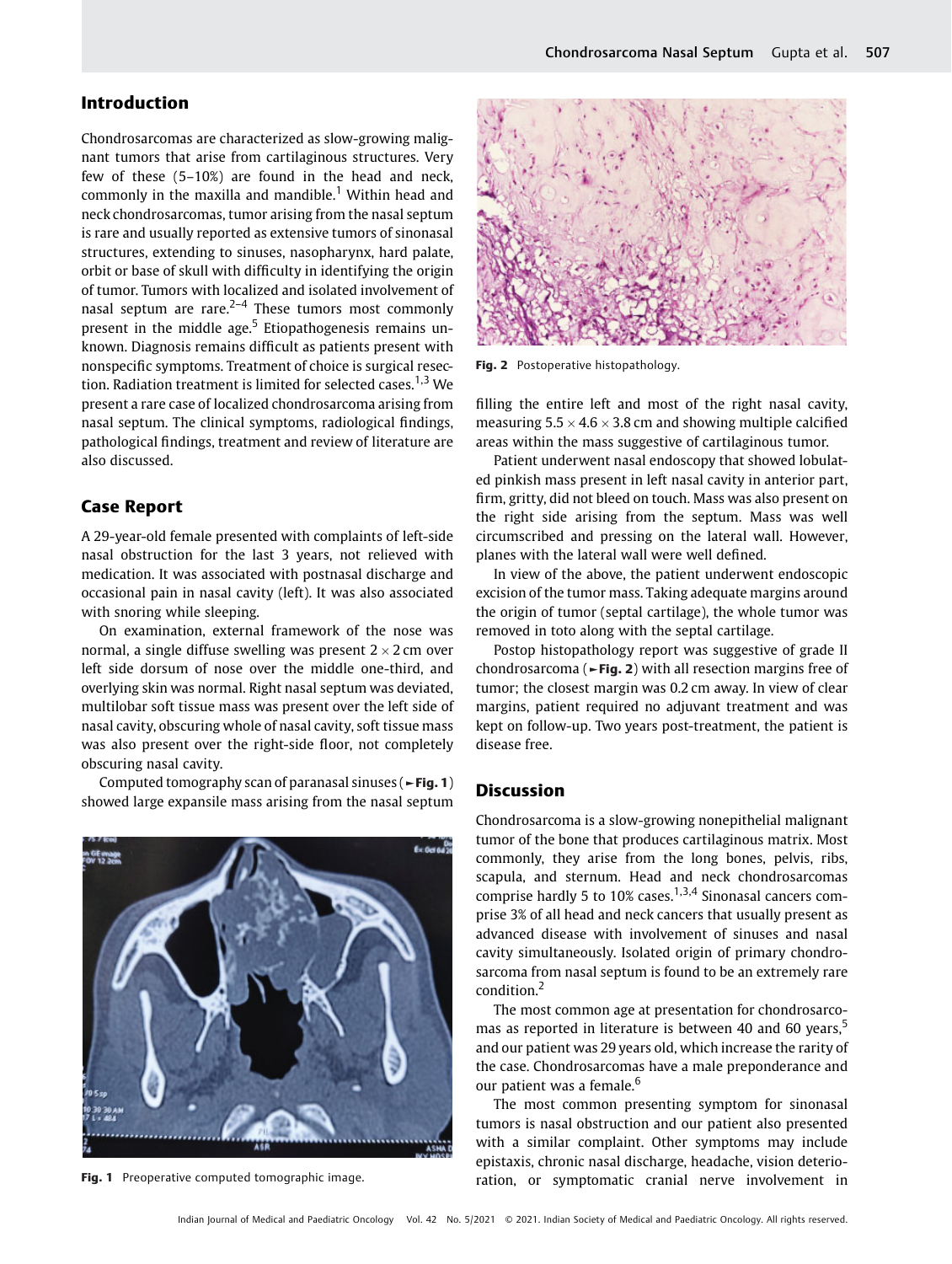advanced cases.<sup>3,5</sup> The slow-growing nature of the chondrosarcomas results in large tumors at presentation. Differential diagnosis for cartilaginous tumor from septal sites includes inverted papilloma, schwannoma, squamous cell carcinoma, adenocarcinoma, sinonasal melanoma, and minor salivary gland tumor. $3,5$ 

Chondrosarcomas are tumors of mesenchymal origin with malignant behavior. The spectrum of these tumors may vary, either low-grade tumors that are indolent to high-grade tumors that are very aggressive. Histopathologically, they are characterized by cellular, poorly differentiated, mesenchymal cells mixed with small areas of well-differentiated cartilage, which looks benign. Grading of the tumors is based on rate of mitosis, cellularity, and nuclear size.<sup>2</sup> Based on these findings, the tumor can be graded into three grades I, II, and III ranging from well differentiated to poorly differentiated tumors. The size and grade of the tumor indicate the local aggressiveness, chances of metastases, and survival outcomes. Grade is the most common prognostic indicator. Our patient had an intermediate grade tumor on the postoperative histopathology. Histological differentials include chondroid differentiation in osteosarcomas, enchondromas, and chondroid chordomas. Immunohistochemical staining is useful for confirmation of chondrosarcomas as they show positive immunoreactivity to cytokeratin and S100 protein.

Radiologically, chondrosarcomas are characterized by soft tissue multilobulated expanding mass with areas of nodular and plaque like calcification. On computed tomography, the characteristic findings include presence of chondroid matrix with peripheral and central calcifications, which are scattered. Erosion of the septum and surrounding bony structures is common. $8$  On magnetic resonance imaging (MRI), the periphery of the tumor shows contrast enhancement, while the central core that is chondromatous does not enhance. Soft tissue details, intracranial and intraorbital extensions are better appreciated on MRI. $1,8$  The typical calcifications in the cartilaginous tumor associated with chondrosarcoma were also seen in our patient as enclosed in the radiology images. 18-fluoro-2-deoxyglucose positron emission tomography (18F-FDG PET) helps in the tumor grading of the cartilaginous tumor and hence predicts the outcomes. In a study by Feldman et al, maximum standardized uptake value cutoff used to distinguish benign and malignant cartilage neoplasms in 26 operated cartilaginous tumors was 2.0. In this study, sensitivity of 18F-FDG PET was 90.9%, specificity was 100%, and accuracy was 96.6%.<sup>9</sup> Knowledge of the radiological findings can help to preoperatively confirm the diagnosis and plan a surgical resection accordingly.

Treatment of choice for chondrosarcomas remains surgical resection with wide margins.<sup>1,3</sup> The recurrence rate associated with positive margins is as high as 65%.<sup>8</sup> Surgical approaches that can be used for resection include Weber-Ferguson, lateral rhinotomy, sublabial transnasal, Le Forte I downfracture, anterior craniofacial approach, and transnasal excision. Endoscopic resection can be preferred for lesions limited to the nasal cavity, without evidence of intracranial, base of skull, or orbital extension.<sup>7,8</sup> In view of the limited extent of the tumor in our patient, she also underwent endoscopic resection. Endoscopic surgery has several advantages, as it provides better magnification, illumination, better cosmetic outcomes, shorter operative time, and superior visualization facilitating complete endonasal resection of the tumor. Added advantages of endonasal resection include preservation of the physiological functions of the sinonasal structures and mucociliary clearance. Morbidity is less and hospital stay is minimized.<sup>7,8</sup>

Chondrosarcomas have generally been considered less radiosensitive in view of their indolent nature; however, radiotherapy is indicated for unresectable tumor involving vital structures, recurrent cases, or as adjuvant for positive surgical margins and high-grade histology.<sup>3</sup> Radiation by proton therapy should be preferred for such cases.<sup>10</sup> Radiation doses greater than 60 Gy should be delivered with conformal techniques.<sup>11</sup> Chemotherapy has no proven role for these tumors. $1,3$ 

Prognosis depends on extent of the tumor, extent of resection, and grade of tumor.<sup>12</sup> The 5-year survival rate, when all grades of chondrosarcoma are included, ranges from 54 to  $81\%$ <sup>13</sup> Regular lifelong follow-up with nasal endoscopy is required to rule out recurrence. At 2 years of follow-up, our patient is disease free.

# Conclusion

Chondrosarcoma of the nasal septum is an extremely rare presentation for head and neck tumors. The nonspecific symptoms pose a diagnostic dilemma for the treating physician. Combination of diagnostic endoscopy, radiology, and histology nails the diagnosis. Treatment is primarily surgical with minimally invasive techniques decreasing the morbidity. Adjuvant treatment like radiation is reserved for patients with incomplete resection or high-grade tumors. Prognosis and outcome depend on the grade of the tumor. The prognosis is excellent for indolent tumors.

Declaration of Patient Consent Witten informed consent was taken from the patient.

Authors' Contribution

| Name of authors<br>(corresponding<br>author first) | Author's contribution                                                                   |
|----------------------------------------------------|-----------------------------------------------------------------------------------------|
| Nidhi Gupta                                        | Designed study, collected data,<br>analyzed, and wrote the first draft of<br>manuscript |
| Awadhesh K Pandey                                  | Analyzed and edited the manuscript                                                      |
| Kislay Dimri                                       | Analyzed and edited the manuscript                                                      |
| Surinder K Singhal                                 | Designed study and edited the<br>manuscript                                             |
| Neeraj Rathee                                      | Collected data                                                                          |
| Shalu Naryal                                       | Collected data                                                                          |
| Pooja Sharma                                       | Collected data                                                                          |